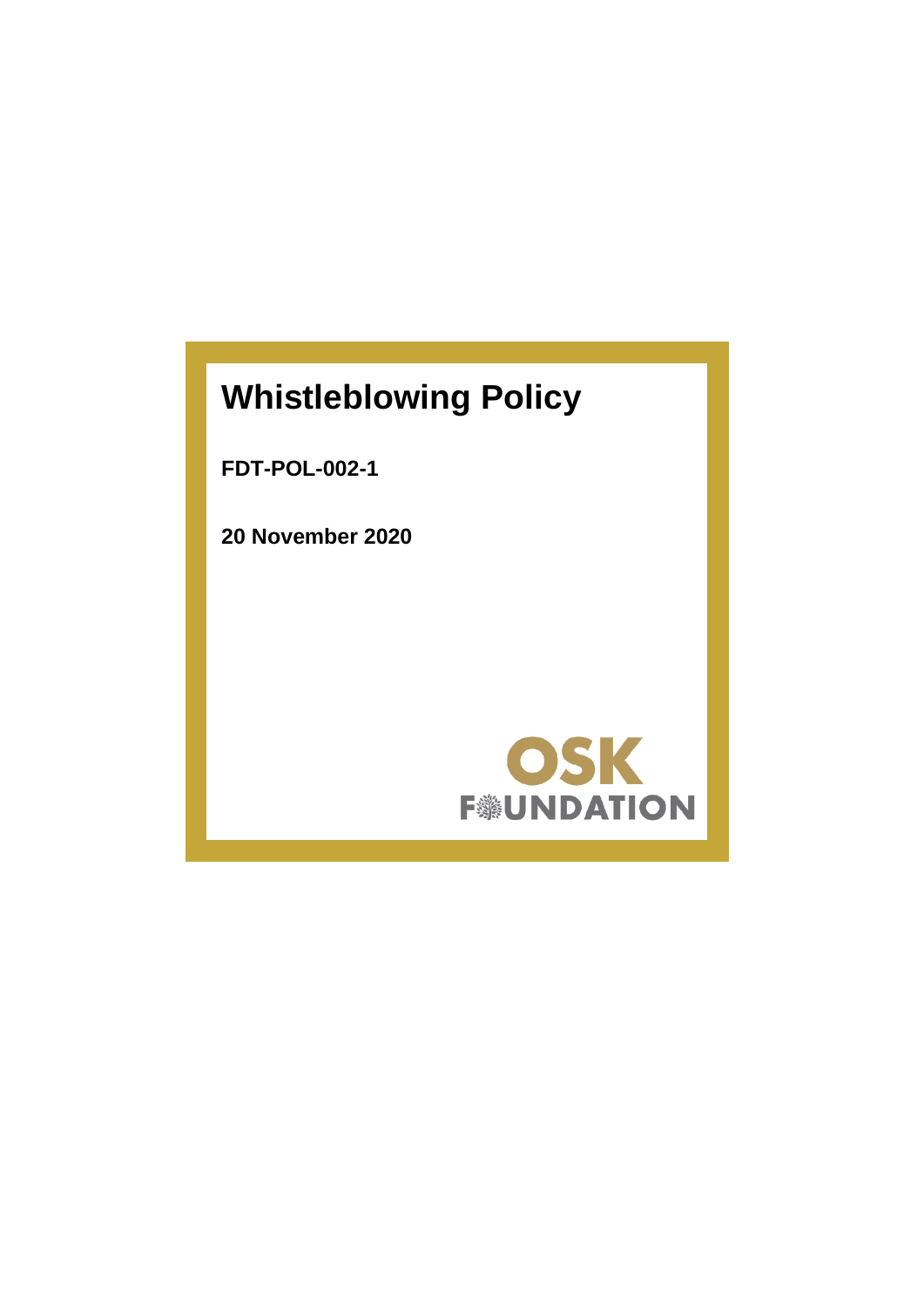| OSK Foundation [Registration No. 201501020857 (1146193-D)] | 20 November 2020     |  |
|------------------------------------------------------------|----------------------|--|
|                                                            | <b>FDT-POL-002-1</b> |  |
| <b>Whistleblowing Policy</b>                               | Page 2 of 9          |  |

## **Contents**

| 1. |  |
|----|--|
| 2. |  |
| 3. |  |
| 4. |  |
| 5. |  |
| 6. |  |
|    |  |
|    |  |
| 1. |  |
| 2. |  |
| 3. |  |
| 4. |  |
| 5. |  |
| 6. |  |
| 7. |  |
| 8. |  |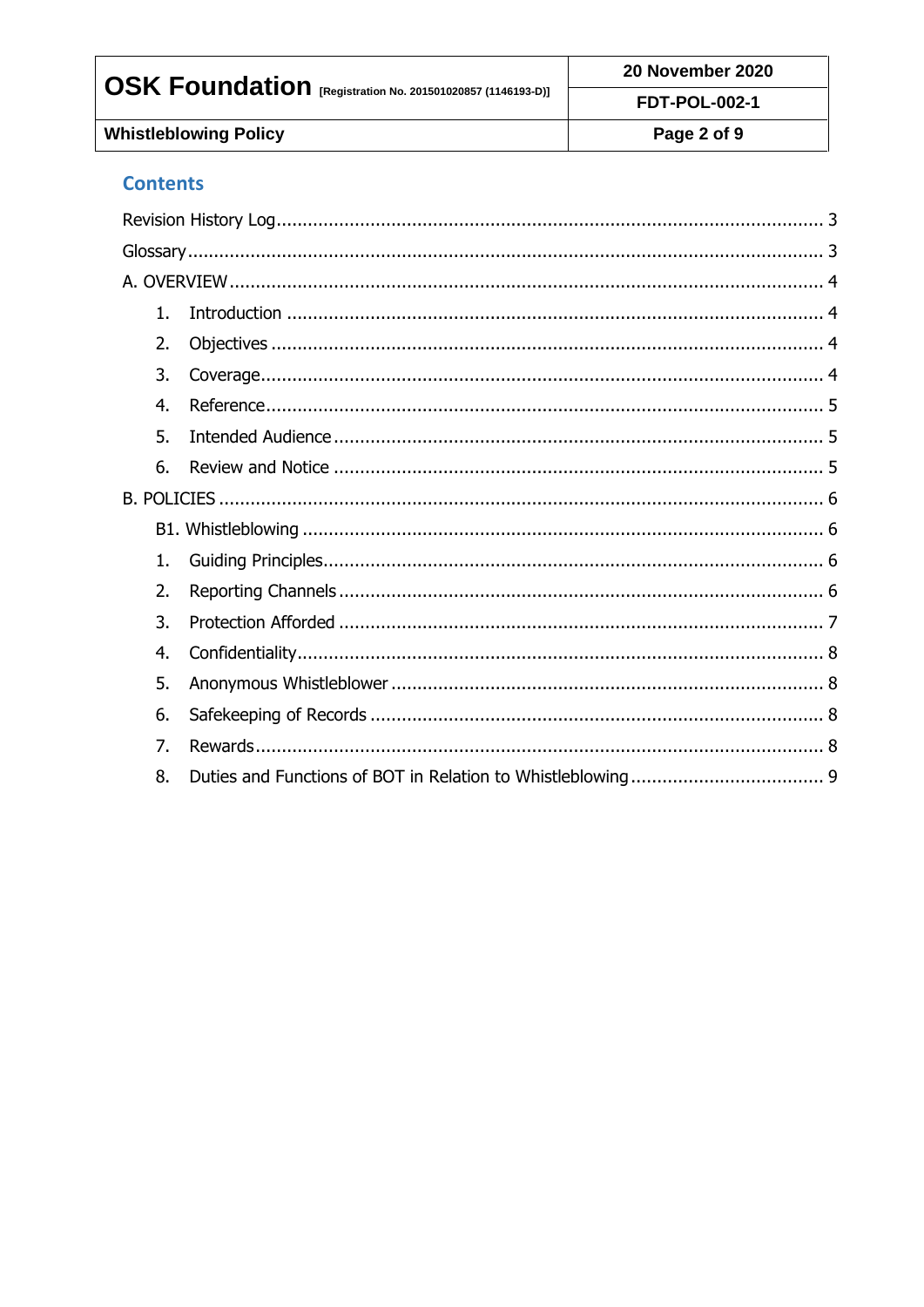| $\mid$ OSK Foundation $_{\tiny{\text{[Registration No. 201501020857 (1146193-D)]}}}$ | 20 November 2020     |  |
|--------------------------------------------------------------------------------------|----------------------|--|
|                                                                                      | <b>FDT-POL-002-1</b> |  |
| <b>Whistleblowing Policy</b>                                                         | Page 3 of 9          |  |

## <span id="page-2-0"></span>**Revision History Log**

| Ver.<br><b>No</b> | <b>Section</b> | <b>Section</b><br><b>Name</b> | Page | <b>Details of</b><br><b>Amendments</b> | <b>Effective</b><br><b>Date</b> | e-Circular No. |
|-------------------|----------------|-------------------------------|------|----------------------------------------|---------------------------------|----------------|
|                   | All            | All                           | All  | Document published                     | 20 Nov 2020                     | FDT/CIR/002    |
|                   |                |                               |      |                                        |                                 |                |
|                   |                |                               |      |                                        |                                 |                |

## <span id="page-2-1"></span>**Glossary**

| <b>Term</b>            | <b>Description</b>                                                                                                                                               |  |
|------------------------|------------------------------------------------------------------------------------------------------------------------------------------------------------------|--|
| "act in good faith"    | Means acting under honest belief without malicious intentions and in<br>the best interest of the Foundation                                                      |  |
| "BOT"                  | Refers to OSK Foundation's Board of Trustees                                                                                                                     |  |
| "improper conduct"     | Refers to any conduct which if proven, constitutes a disciplinary<br>offence or a criminal offence                                                               |  |
| "Management"           | Comprises of the Chief Executive Officer of OSK Foundation and<br>individuals as approved by OSK Foundation's Board of Trustees                                  |  |
| "OSK Group"            | Refers to OSK Holdings Berhad and its subsidiaries, collectively                                                                                                 |  |
| "the Foundation"       | Refers to OSK Foundation                                                                                                                                         |  |
| "WB Policy"            | Refers to this Whistleblowing Policy                                                                                                                             |  |
| "WB Coordinator"       | Refers to personnel who are appointed by the Foundation's Board of<br>Trustees to undertake the role of coordinating all whistleblowing<br>related activities    |  |
| "whistleblowing"       | Refers to an act where any employee of the Foundation or member<br>of the public raises concern(s) about any improper conduct occurring<br>within the Foundation |  |
| "whistleblower"        | Refers to any employee of the Foundation or member of the public<br>who raises concern(s) about any improper conduct occurring within<br>the Foundation          |  |
| "whistleblowing event" | Refers to a case arising from whistleblowing                                                                                                                     |  |

#### **Disclaimer**

Unless otherwise indicated, this document and the information contained therein are the property of OSK Foundation. This document is provided solely for the internal use of the authorised personnel. Dissemination or sale of this document, as a whole or in parts (including on the World Wide Web) is strictly prohibited. All users shall not modify, copy, distribute, republish, or upload the whole or parts of this document without prior written consent of OSK Foundation.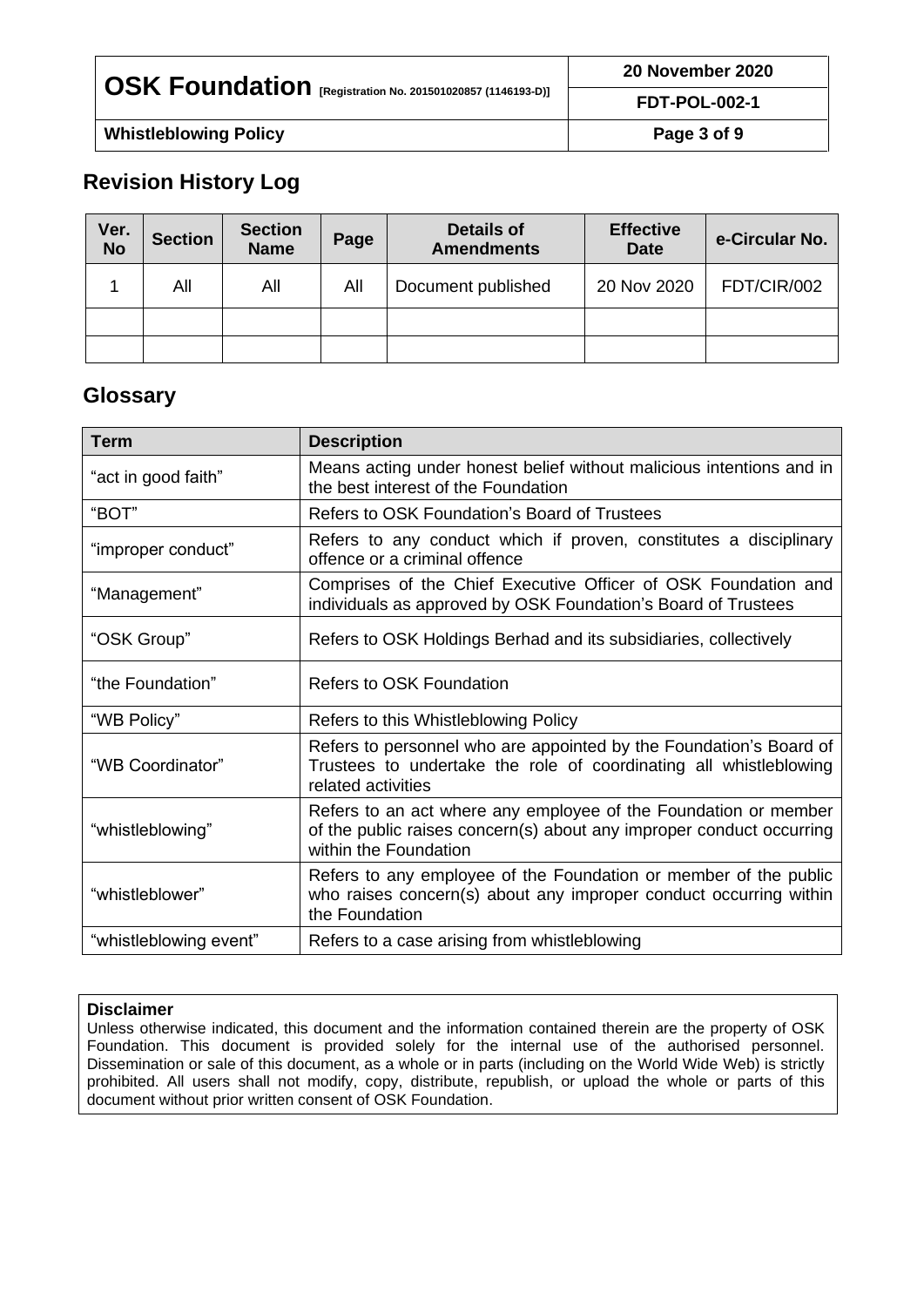| OSK Foundation [Registration No. 201501020857 (1146193-D)] | 20 November 2020     |  |
|------------------------------------------------------------|----------------------|--|
|                                                            | <b>FDT-POL-002-1</b> |  |
| <b>Whistleblowing Policy</b>                               | Page 4 of 9          |  |
|                                                            |                      |  |

## <span id="page-3-0"></span>**A. OVERVIEW**

<span id="page-3-3"></span><span id="page-3-2"></span><span id="page-3-1"></span>

| 1. Introduction | OSK Foundation is committed to achieving and maintaining a high<br>$\bullet$<br>standard of integrity, accountability and ethical behaviour in its<br>conduct of its charitable activities and operations.                                                                                                                                                                                                                                                                                                                                                                                                                                                                                                                                                                                                                                                                                                                                                                                                                                                                                                                                                                                                                                                                                                                                                                                                                                                         |
|-----------------|--------------------------------------------------------------------------------------------------------------------------------------------------------------------------------------------------------------------------------------------------------------------------------------------------------------------------------------------------------------------------------------------------------------------------------------------------------------------------------------------------------------------------------------------------------------------------------------------------------------------------------------------------------------------------------------------------------------------------------------------------------------------------------------------------------------------------------------------------------------------------------------------------------------------------------------------------------------------------------------------------------------------------------------------------------------------------------------------------------------------------------------------------------------------------------------------------------------------------------------------------------------------------------------------------------------------------------------------------------------------------------------------------------------------------------------------------------------------|
|                 | In line with the above, OSK Foundation has established this<br>٠<br>Whistleblowing Policy (herein referred to as "WB Policy") to provide<br>an avenue for all employees of OSK Foundation or members of the<br>public to raise concerns about any suspected and / or known<br>improper conduct that they may observe, occurring within OSK<br>Foundation.                                                                                                                                                                                                                                                                                                                                                                                                                                                                                                                                                                                                                                                                                                                                                                                                                                                                                                                                                                                                                                                                                                          |
| 2. Objectives   | WB Policy is designed to:<br>$\bullet$<br>Support OSK Foundation's values; and<br>$\circ$<br>Ensure that employees or members of the public can raise<br>$\circ$<br>concerns of improper conduct without fear of reprisals, unfair<br>treatment or practices.                                                                                                                                                                                                                                                                                                                                                                                                                                                                                                                                                                                                                                                                                                                                                                                                                                                                                                                                                                                                                                                                                                                                                                                                      |
| 3. Coverage     | Any employee of OSK Foundation or member of the public who<br>raised his / her concerns on any suspected and / or known improper<br>conduct is referred to as "whistleblower".                                                                                                                                                                                                                                                                                                                                                                                                                                                                                                                                                                                                                                                                                                                                                                                                                                                                                                                                                                                                                                                                                                                                                                                                                                                                                     |
|                 | Improper conduct includes, but is not limited to the following:<br>fraud;<br>$\circ$<br>corruption, bribery or blackmail;<br>$\circ$<br>theft, embezzlement and unauthorised use of the Foundation's<br>$\circ$<br>assets;<br>act of conflict of interest with suppliers, vendors, contractors,<br>O<br>consultants or any other third parties dealing with the Group;<br>gross mismanagement;<br>O<br>abuse of power by any Trustee or employee;<br>$\circ$<br>unauthorised disclosure or distribution of confidential information<br>$\circ$<br>of the Foundation;<br>improprieties in matters of financial reporting;<br>$\circ$<br>providing deceptive, misleading or false information on any<br>$\circ$<br>Foundation-related transactions,<br>including suppression<br>0f<br>material information;<br>acts or omissions which are deemed to be against the interest of<br>O<br>the Foundation, laws, rules and regulations;<br>failure to comply with legal or regulatory obligation;<br>O<br>endangering or threats to endanger a fellow employee's health<br>$\circ$<br>and safety, which has been reported to management but not<br>acted upon; and<br>harassment, bullying, acts of indecency, sexual harassment or<br>O<br>other unacceptable behaviours with or towards another<br>employee, beneficiary(ies) or person with whom the employee<br>has dealings; and deliberate concealment of any of the above<br>matter or other acts or wrongdoing. |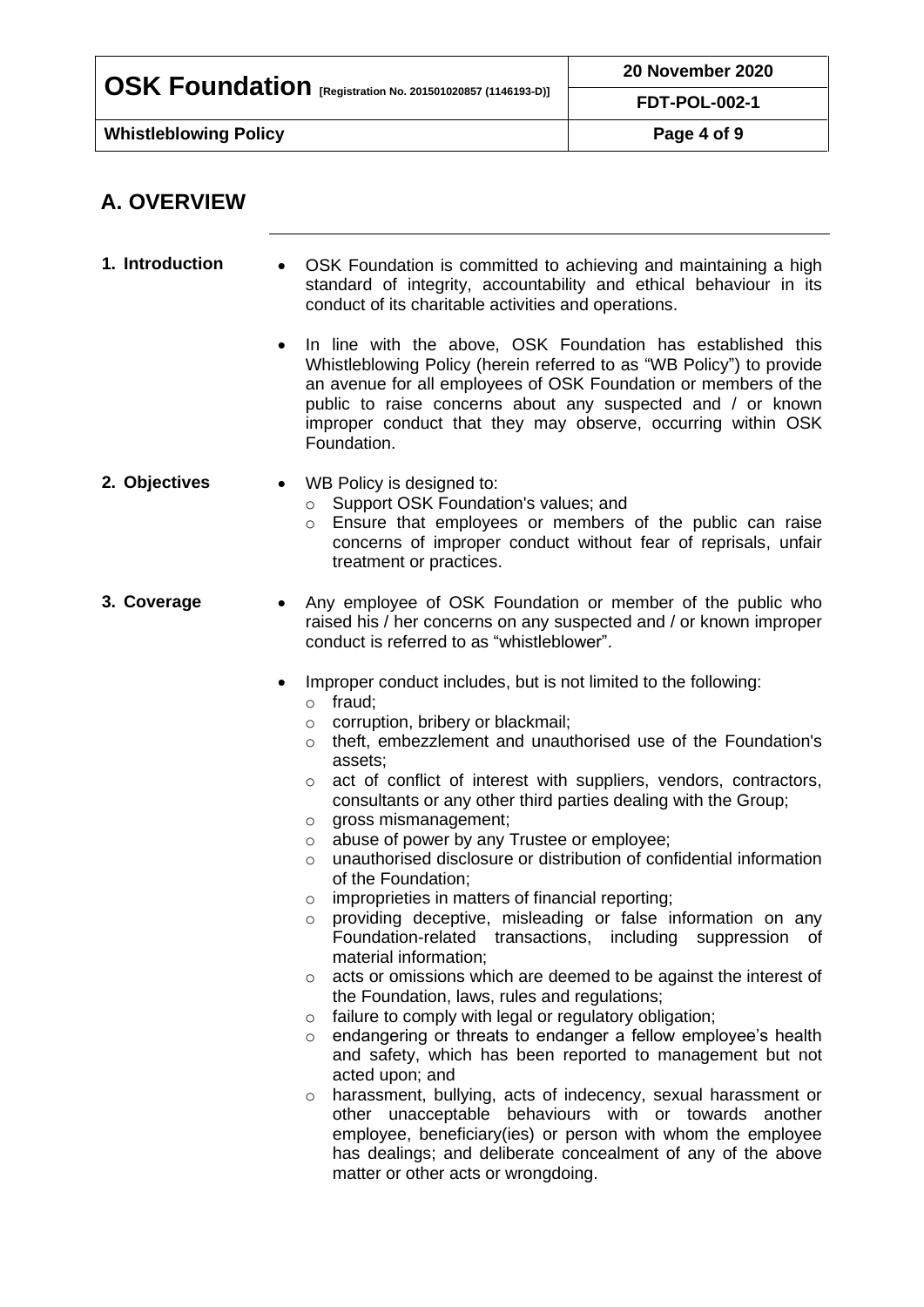| $\overline{S}$ $\overline{S}$ $\overline{S}$ $\overline{S}$ $\overline{S}$ $\overline{S}$ $\overline{S}$ $\overline{S}$ $\overline{S}$ $\overline{S}$ $\overline{S}$ $\overline{S}$ $\overline{S}$ $\overline{S}$ $\overline{S}$ $\overline{S}$ $\overline{S}$ $\overline{S}$ $\overline{S}$ $\overline{S}$ $\overline{S}$ $\overline{S}$ $\overline{S}$ $\overline{S}$ $\overline{$ | 20 November 2020     |  |
|--------------------------------------------------------------------------------------------------------------------------------------------------------------------------------------------------------------------------------------------------------------------------------------------------------------------------------------------------------------------------------------|----------------------|--|
|                                                                                                                                                                                                                                                                                                                                                                                      | <b>FDT-POL-002-1</b> |  |
| <b>Whistleblowing Policy</b>                                                                                                                                                                                                                                                                                                                                                         | Page 5 of 9          |  |

<span id="page-4-1"></span><span id="page-4-0"></span>

| 4. Reference                   | WB Policy should be read in conjunction with the following:<br>$\bullet$<br>Whistleblower Protection Act 2010;<br>$\circ$<br>OSK Foundation's Anti-Bribery and Anti-Corruption Handbook<br>$\circ$<br><b>OSK Foundation's Operations Manual</b><br>$\circ$                                                                                                                                             |
|--------------------------------|--------------------------------------------------------------------------------------------------------------------------------------------------------------------------------------------------------------------------------------------------------------------------------------------------------------------------------------------------------------------------------------------------------|
| 5. Intended<br><b>Audience</b> | This WB Policy shall be read, acknowledged and adhered to by the<br>$\bullet$<br>following:<br>o All employees of OSK Foundation, including permanent,<br>temporary/ voluntary, contract and part-time employees, as well<br>as interns; and<br>Employees of OSK Group who are engaged or represent OSK<br>$\circ$<br>Foundation in charitable activities<br>(collectively referred to as "employees") |
| 6. Review and<br><b>Notice</b> | WB Policy does not replace any other existing corporate complaints'<br>$\bullet$<br>policy and / or procedures.<br>In the interests of maintaining best practice, the contents of this WB<br>$\bullet$<br>Policy will be reviewed every three (3) years, or earlier, if necessary.                                                                                                                     |
|                                | This WB Policy will be circulated to all existing and new BOT and<br>$\bullet$<br>employees of the Foundation through Human Resources                                                                                                                                                                                                                                                                  |

<span id="page-4-2"></span>department.

**End**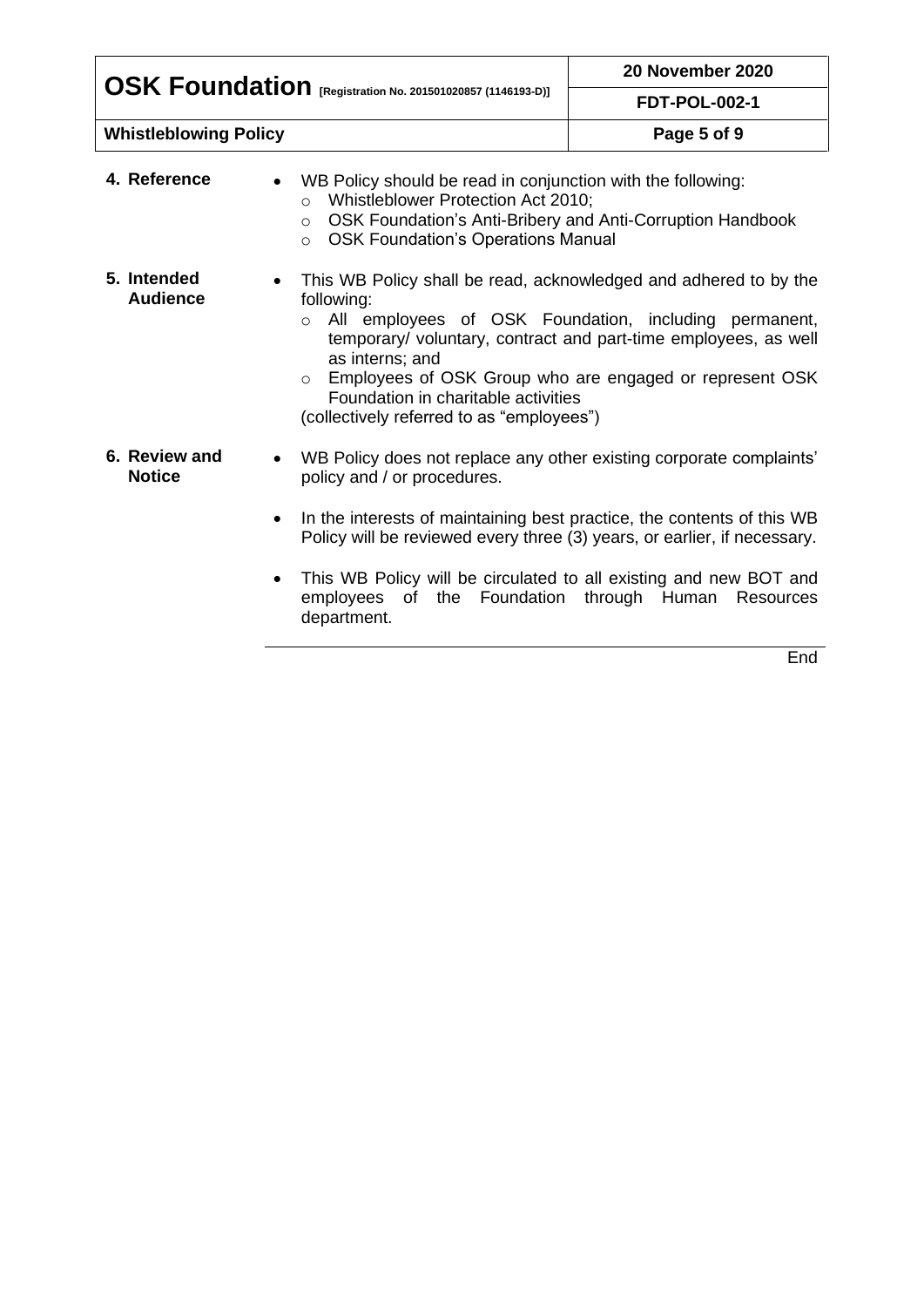**OSK Foundation [Registration No. 201501020857 (1146193-D)]**

**Whistleblowing Policy Page 6 of 9**

### <span id="page-5-1"></span><span id="page-5-0"></span>**B. POLICIES B1. Whistleblowing**

#### <span id="page-5-3"></span><span id="page-5-2"></span>**1. Guiding Principles** The principles underpinning WB Policy are as follows: o All concerns raised via the predefined channels will be treated fairly and properly; o Harassment or victimisation of any employee or member of the public who has raised a genuine concern will not be tolerated; o Whistleblower making a disclosure will retain anonymity unless he or she agrees otherwise or to such extent permitted under the applicable law; o All whistleblowers who have acted in good faith will be conferred with the following protection: ➢ Protection of confidential information; and ➢ Protection against any detrimental action. o OSK Foundation will ensure that any employee or member of the public raising a concern is aware of the procedures involved in handling the matter. • WB Policy is not set up to deal with staff grievances, for which separate procedures exist. **2. Reporting Channels** • Whistleblowers can lodge a suspected and / or known improper conduct by submitting the following information through the prescribed reporting channels: o Name of whistleblower o Contact number of whistleblower o Details of person(s) involved o Nature of concern(s) o When and where the incident took place and provide evidence, if possible • The prescribed reporting channels are as follows: o Email to Whistleblowing Coordinator via the dedicated email, [whistleblowing@oskfoundation.com;](mailto:whistleblowing@oskfoundation.com) or o contact the Whistleblowing Coordinator directly through the dedicated hotline number at 03-21610662; o Email to Board of Trustees ("BOT") via the dedicated email, [bot@oskfoundation.com;](mailto:bot@oskfoundation.com) or o Post to Whistleblowing Coordinator at the following address: Attn: Whistleblowing Coordinator OSK Foundation, Level 11, Plaza OSK, Jalan Ampang, 50450 Kuala Lumpur, Malaysia. • Information on reporting channels are made available on OSK Foundation's website for ease of reference.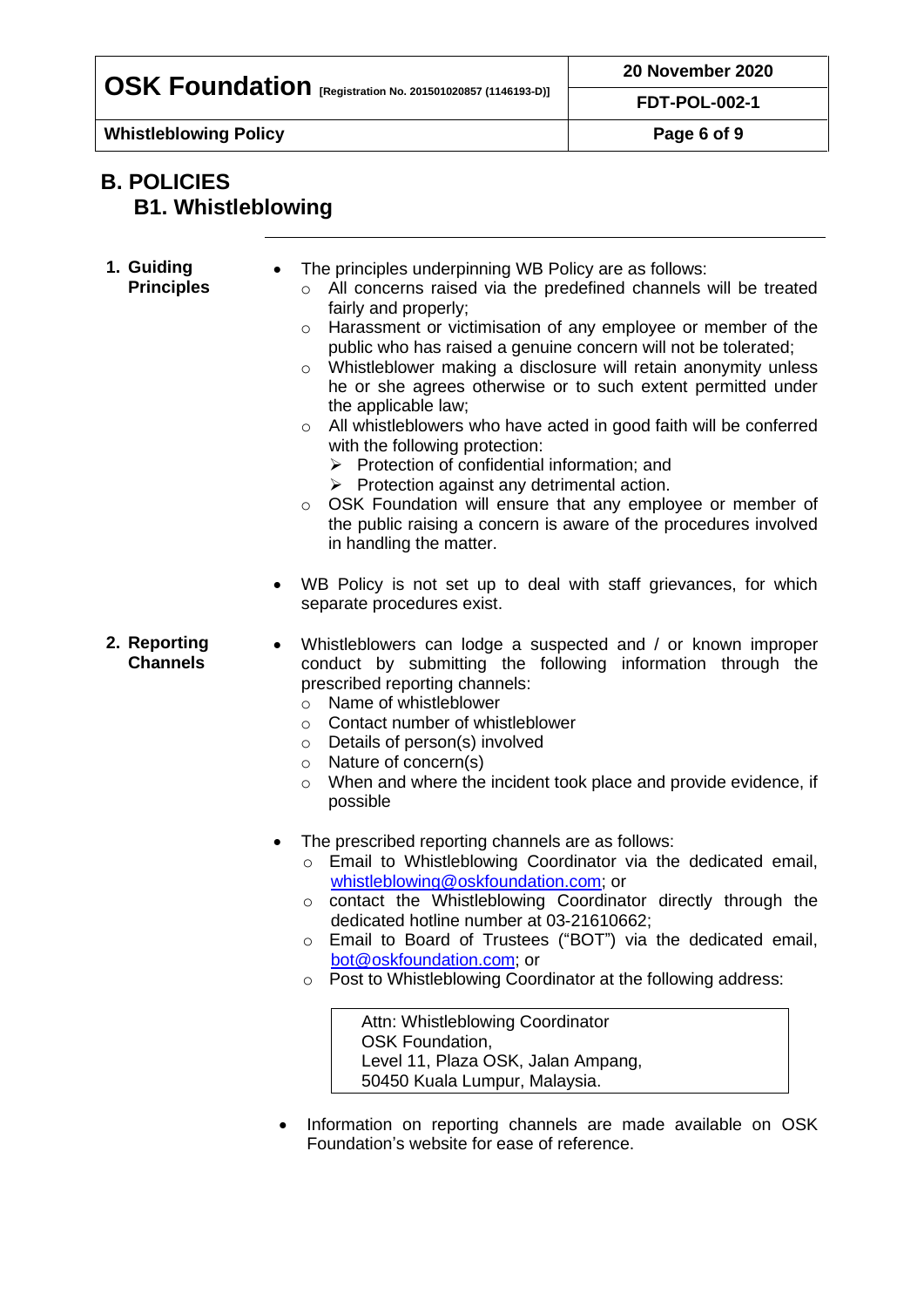| OSK Foundation [Registration No. 201501020857 (1146193-D)] | 20 November 2020     |  |
|------------------------------------------------------------|----------------------|--|
|                                                            | <b>FDT-POL-002-1</b> |  |
| <b>Whistleblowing Policy</b>                               | Page 7 of 9          |  |
|                                                            |                      |  |

- Any changes to the existing reporting channels can be approved by the Management. The approved changes shall be tabled at BOT.
- In event that the whistleblowing event relates to the Management, the whistleblower may opt to direct his / her concern to the BOT.
- <span id="page-6-0"></span>**3. Protection Afforded** Where the whistleblower is an employee, the employee would be protected from unfair treatment or practices including but is not limited to:
	- o retaliation or harassment;
	- o victimisation, threat or intimidation of termination / suspension of service;
	- o disciplinary action;
	- o transfer;
	- o demotion;
	- o withholding of promotion or bonus; and
	- o any direct or indirect use of authority to obstruct the employee's right to continue to perform his / her duties / functions, including making further disclosures.
	- If an employee raised a concern on improper conduct in good faith, but the concern is not able to be confirmed following an investigation, no action will be taken against the employee.
	- Any other employee assisting in the investigations shall also be accorded the same protection as the whistleblower.
	- In instances where the whistleblower is a member of the public, any concern raised in good faith but is not able to be confirmed following an investigation, no action will be taken against the whistleblower.
	- However, any employee or member of the public who has not acted in good faith shall not be entitled to any protection under this Policy, and may be subject to appropriate action, including but not limited to disciplinary action or legal action.
	- The whistleblower is deemed not to be acting in good faith, if the WB Coordinator is of the opinion, based on investigation or in the course of investigation that:
		- o the whistleblower has participated in the improper conduct raised;
		- o the whistleblower wilfully raised the concern on the improper conduct which he / she knew or reasonably should have known that is false;
		- o where the whistleblower raised a concern on improper conduct frivolously, maliciously, for personal gain or self-interest; or
		- o the report of improper conduct is made solely or substantially with the motive of avoiding dismissal or other disciplinary action.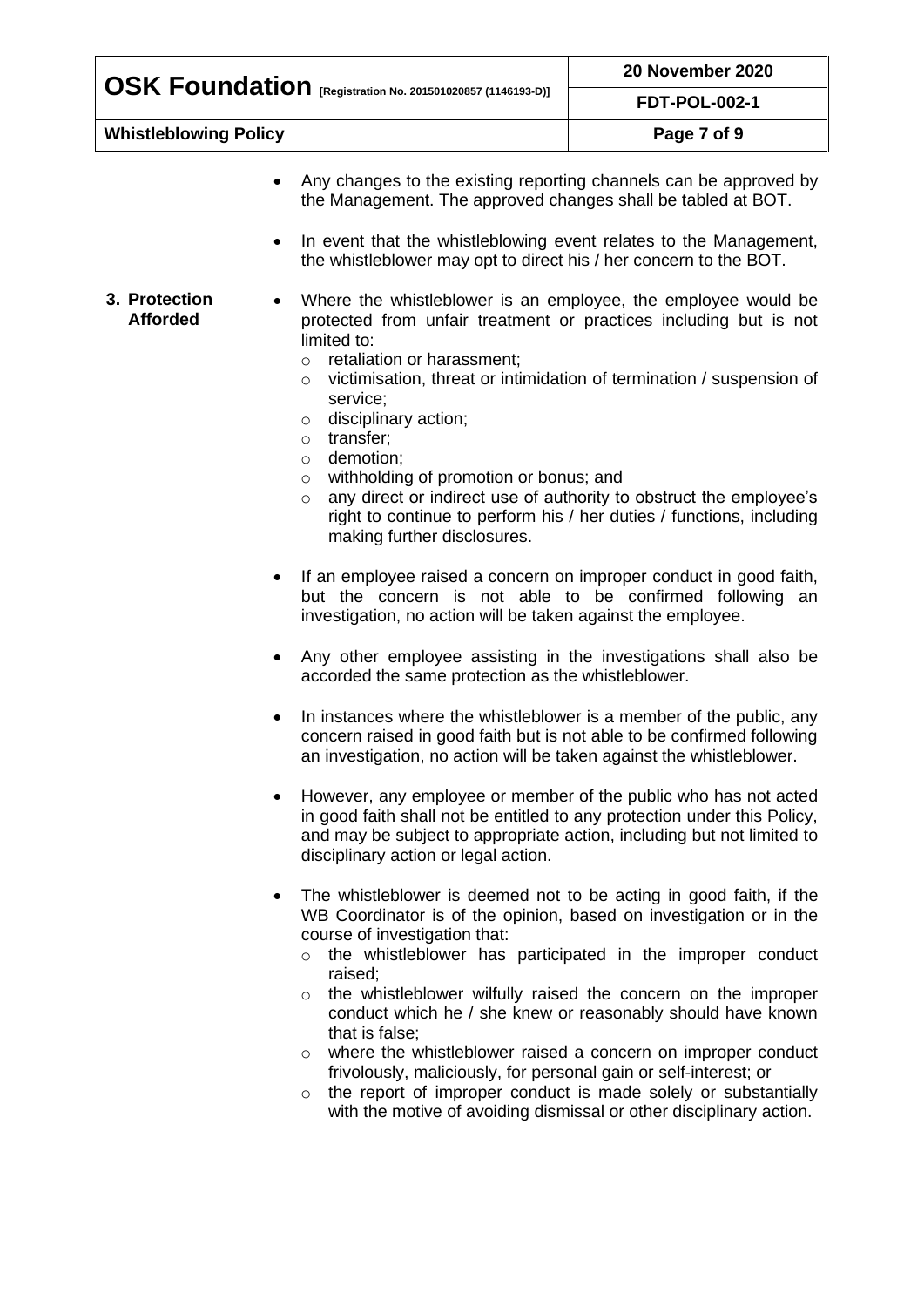| OSK Foundation [Registration No. 201501020857 (1146193-D)] | 20 November 2020     |  |
|------------------------------------------------------------|----------------------|--|
|                                                            | <b>FDT-POL-002-1</b> |  |
| <b>Whistleblowing Policy</b>                               | Page 8 of 9          |  |

- <span id="page-7-0"></span>**4. Confidentiality** • All reported concerns will be treated in confidence and are to be kept protected against any unauthorised use and access. However, confidentiality will be maintained to the extent possible within the limitations of law and the legitimate needs of the investigation.
	- In instances where the OSK Foundation is compelled to disclose the whistleblower's identity in accordance with the relevant laws, Court Order or written directive issued by a regulatory body (whether local or foreign), OSK Foundation may disclose the information to the extent required by the relevant laws, Court Order or regulatory body.
- <span id="page-7-1"></span>**5. Anonymous Whistleblower** • Any employee or member of the public who wishes to raise concern on improper conduct is required to disclose his / her identity (which will be kept confidential) to OSK Foundation in order for the Foundation to accord the necessary protection to him / her.
	- In the event of anonymous whistleblowing, OSK Foundation reserves the right to decide whether or not to investigate the reported concern. Nevertheless, OSK Foundation does not encourage any anonymous whistleblowing.
- <span id="page-7-2"></span>**6. Safekeeping of Records** All concerns received in writing together with the relevant investigation documents must be retained by the Foundation for a minimum period of 7 years.
	- All reports, its supporting evidence, findings of investigations and monitoring of corrective actions shall be maintained and monitored by WB Coordinator.
	- Disclosure of any of the investigation documents / information to individuals who are not involved in the investigation will be viewed as a serious disciplinary offence which may result in disciplinary action, including termination of employment or dismissal.
- <span id="page-7-3"></span>**7. Rewards** • OSK Foundation may consider offering a reward to a whistleblower who may be a member of the public or an employee, at the Management's sole and absolute discretion.
	- In this regard, the decision of whether to offer a reward, and the quantum of the reward shall be determined based on the significance of the case and its impact on OSK Foundation, the amount of information provided by the whistleblower and the level of assistance and co-operation offered by the whistleblower.